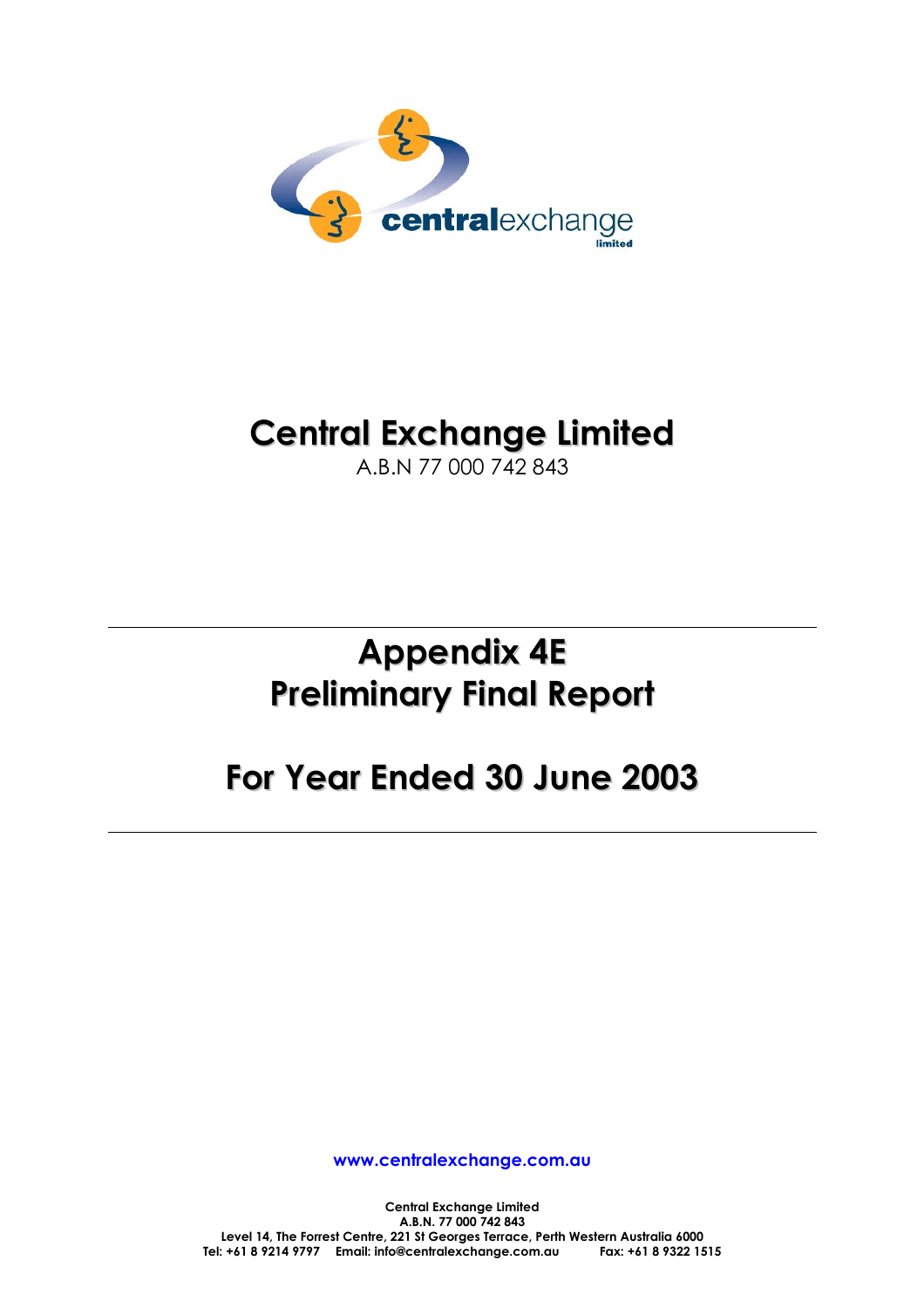## **RESULTS FOR ANNOUNCEMENT TO MARKET**

This Preliminary Final Report is provided to the Australian Stock Exchange (ASX) under ASX Listing Rule 4.3A

Current Reporting Period: 30 June 2003

Previous Corresponding Period: 30 June 2002

For and on behalf of the directors,

Victor Ho

………………………………. Date: 12 September 2003

## Company Secretary

## **RESULTS FOR ANNOUNCEMENT TO THE MARKET**

## **Revenue and Net Profit (Loss)**

| Revenue from ordinary activities                                            | down | 71%  | TO. | \$58,641    |
|-----------------------------------------------------------------------------|------|------|-----|-------------|
| Profit (loss) from ordinary activities after tax attributable to<br>members | down | .52% | ŤΟ  | (S652, 545) |
| Net profit (loss) for the period attributable to members                    | down | .52% | tΩ  | (S652.545)  |

## **Dividends**

No dividends have been paid or declared during the financial year. The Directors do not recommend the payment of a dividend in respect of the financial year.

## **Brief Explanation of Revenue, Net Profit (Loss) and Dividends (above)**

The Consolidated Entity did not incur any technical service fees in the current reporting period (2002: \$550,000) as a consequence of the settlement and termination of the technical services agreement approved by shareholders on 30 July 2002.

The Consolidated Entity wrote-down the carrying value of its VoIP licence by \$276,000 to nil as at 30 June 2002 and accordingly, did not incur any further write-downs in the current reporting period.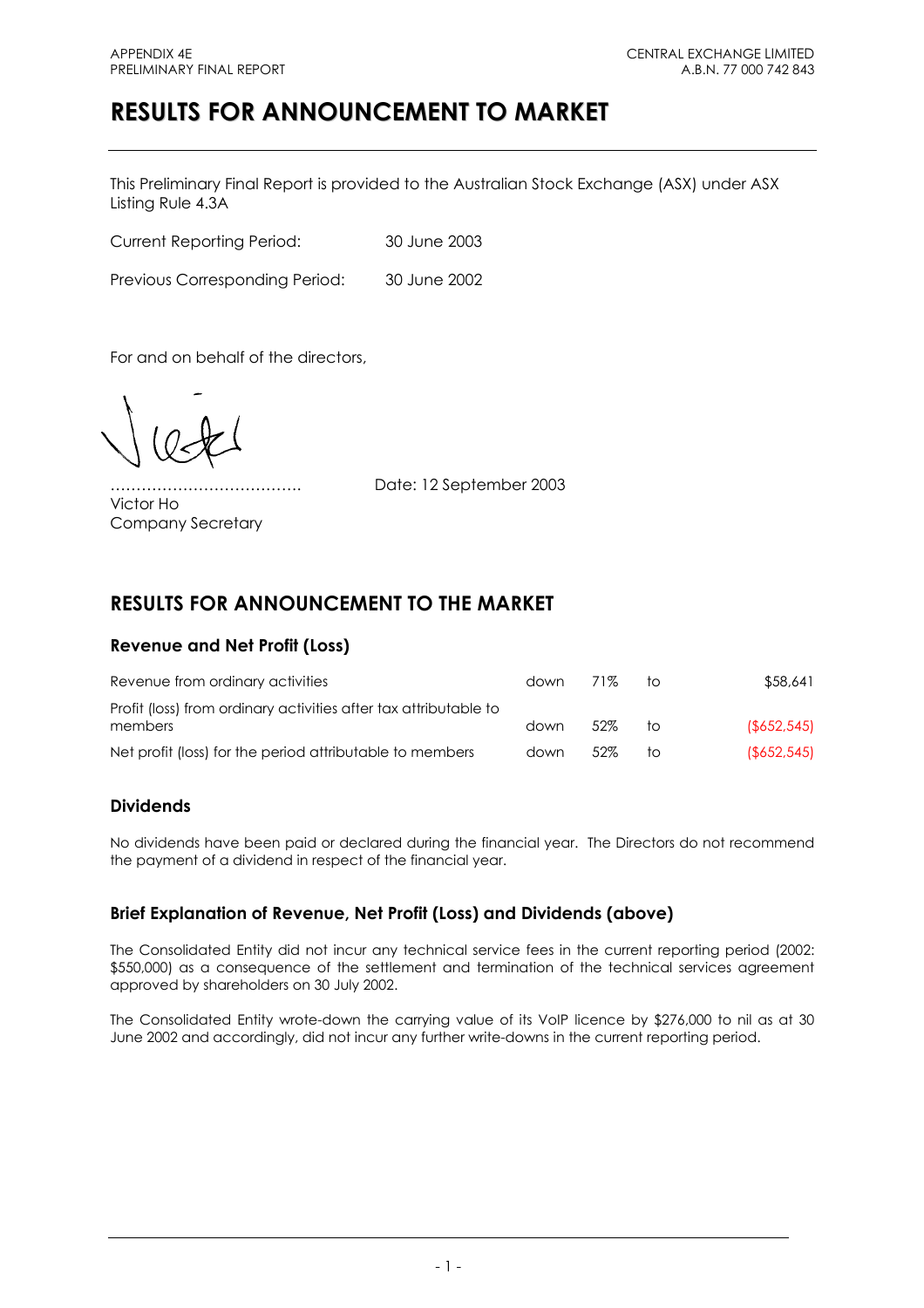Central Exchange Limited (**"Company"** or **"Central Exchange"**) has prepared a consolidated financial report incorporating the entities that it controlled during the financial year. Controlled entities are Central Exchange Operations Pty Ltd ABN 16 094 097 122 (controlled throughout the financial year) and Hume Mining NL ABN 52 063 994 945 (controlled throughout the financial year).

## **PRINCIPAL ACTIVITIES**

The principal activities of the Consolidated Entity during the financial year were the operation of a telecommunication network utilising Voice-over-Internet Protocol (**"VoIP"**) technology and management of its share investments.

## **SIGNIFICANT CHANGES IN THE STATE OF AFFAIRS**

At a General Meeting on 30 July 2002, shareholders approved, amongst others, a resolution proposing a change in the nature and scale of the Company's activities from a company involved in telecommunications to a company primarily involved in resources exploration and exploitation. In light of the termination of the Share Sale Agreement with the Juniper Vendors and the failure to complete the capital raising under the Prospectus, such change of activities has not eventuated (refer to sections 4 and 5 of Review of Operations in this report).

Other than that referred to in this report or the financial statements, there were no other significant changes in the state of affairs of the Consolidated Entity during the financial year.

## **OPERATING RESULTS**

|                                                                                                                | <b>Consolidated Entity</b> |             |  |
|----------------------------------------------------------------------------------------------------------------|----------------------------|-------------|--|
|                                                                                                                | 2003                       | 2002        |  |
|                                                                                                                |                            |             |  |
| Net profit (loss) from ordinary activities after tax<br>attributable to members reported for the 1st half year | (400,750)                  | (918, 551)  |  |
| Net profit (loss) from ordinary activities after tax                                                           | (251, 795)                 | (449.946)   |  |
| attributable to members for the 2nd half year                                                                  |                            |             |  |
| Net profit (loss) from ordinary activities after tax attributable to members                                   | (652, 545)                 | (1,368,497) |  |

## **EARNINGS PER SHARE**

|                                                                                       | <b>Consolidated Entity</b> |                            |  |
|---------------------------------------------------------------------------------------|----------------------------|----------------------------|--|
|                                                                                       | 2003                       | 2002                       |  |
| Basic earnings per share (cents)                                                      | (7.89)                     | (1.97)                     |  |
| Weighted average number of ordinary shares<br>outstanding during the year used in the |                            |                            |  |
| calculation of basic earnings per share                                               | 8.271.394                  | 69,533,488                 |  |
| <b>NET TANGIBLE ASSET BACKING</b>                                                     |                            |                            |  |
|                                                                                       |                            | <b>Consolidated Entity</b> |  |
|                                                                                       | 2003                       | 2002                       |  |
| Net tangible assets of the Consolidated Entity                                        | \$474,413                  | \$808,821                  |  |
|                                                                                       |                            |                            |  |

Fully paid ordinary shares on issue at Balance Date 8,499,263 65,650,000 Net tangible asset backing per issued ordinary share as at balance date (cents) 5.58 1.23

The Company's cash reserves and market value of listed share investments totalled approximately \$479,000 as at 31 August 2003. The Company continues to operate out of shared office premises and with the removal of the costs associated with the suspended telecommunications operations and the agreement of the current Directors to forgo their Directors' fees until further notice (effective 1 July 2003), all but essential corporate operating and administrative expenses have been reduced to preserve the cash position of the Company and ensure a minimal cash burn.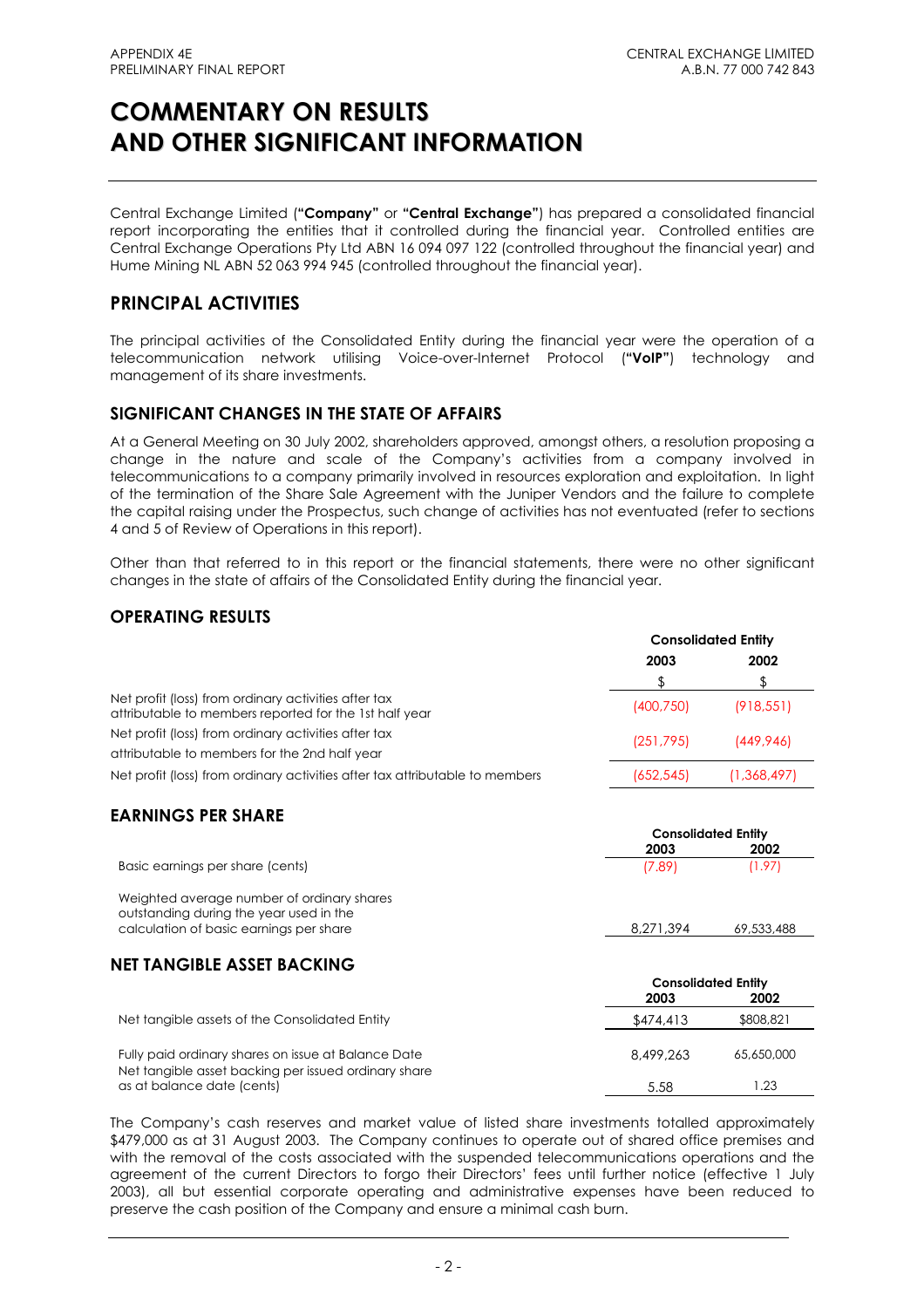## **REVIEW OF OPERATIONS**

## **1. ASX Suspension**

The Company's shares were suspended from quotation on the official list of the ASX prior to commencement of trading on the day of the General Meeting on 30 July 2002.

The Company was required to re-comply with the admission requirements of the ASX set out in Chapters 1 and 2 of the ASX Listing Rules for its securities to be reinstated for quotation. As part of these admission requirements, the Company had to issue a prospectus and successfully complete a capital raising at a minimum price of 20 cents per share.

Shortly after the withdrawal of the Company's Prospectus and termination of the Share Sale Agreement for the acquisition of Juniper in November 2002, the Company applied to the ASX for readmission of its securities on the ASX.

On 20 June 2003, the ASX advised the Company that it would not reinstate the Company to official quotation as they were of the view that the Company's level of operations was not sufficient to warrant the quotation of its securities as required by ASX Listing Rule 12.1.

The Company's suspension is likely to continue until the Company fully re-complies with Chapters 1 and 2 of the ASX Listing Rules, including a capital consolidation to ensure a sale price of at least \$0.20 for the Company's shares, lodgement of a full form prospectus and satisfaction of the spread requirements set out in ASX Listing Rule 1.1.

## **2. Telecommunications Network**

The Company has previously advised shareholders of the disappointingly low revenues generated by the Central Exchange telecommunications network since its commercial launch in August 2001 (both from existing Central Exchange shareholders and the public at large) and the limited prospects for future growth. Whilst the ongoing costs of maintaining the network had been minimised, the Directors are mindful of the low level of cash reserves of the Company.

In the light of the above and the ASX decision not to reinstate the Company to official quotation on ASX, the Company announced on 4 July 2003 that the Directors could see no commercial benefit in continuing to operate the telecommunications network and had decided to suspend such operations. The Company's telecommunications carrier's licence was also not renewed on 1 July 2003.

Shareholders should note however that the Company still retains the 14 year non-exclusive Australian license to operate the VoiceNet System VoIP technology which it acquired from Queste Communications Ltd (**"Queste"**) in October 1999. Should market conditions improve in the future, the Company could relatively easily redeploy its network infrastructure and recommence operations.

## **3. Settlement And Termination Of Technical Service Agreement**

The Company was required to pay Queste \$1,000,000 per annum (indexed for inflation after the first 12 months) for the provision by Queste of 3,000 hours per annum of technical services, pursuant to a Technical Services Agreement dated 4 June 1999, the execution of which was ratified by shareholders on 29 September 1999. This technical service fee was payable by monthly instalments in advance (**"Monthly Fee"**) and commenced in November 1999.

The Monthly Fee was, at the Board's election, payable in any month by the issue of fully paid ordinary shares, the price of such shares to be calculated at 80% of the weighted average price for the 4 week trading period on the ASX immediately preceding the due date for payment of the Monthly Fee to which the issue relates.

During the 2001/2002 financial year the Board entered into discussions with the Board of Queste regarding the Monthly Fees from October 2001 to the balance of the term of the Technical Services Agreement with the view to a possible termination of the agreement prior to its natural effluxion as the Company no longer required the provision of technical services.

At that time, the last Monthly Fee invoiced by Queste and paid by the Company was for services performed in September 2001. Queste asserted that \$1,167,000 remained at issue, representing Monthly Fees due and payable from 1 September 2001 (for services performed in October 2001) to the end of the term of the Technical Services Agreement.

In April 2002, the independent Director of the Company reached agreement with the independent directors of Queste (subject to each respective company's shareholder approvals) on the following consideration payable by the Company to Queste as full and final discharge of all past and future fees outstanding and payable under the Technical Services Agreement:

- (a) \$300,000 to be satisfied by the issue of shares in the Company at an issue price of 80% of the weighted average price for fully paid ordinary shares in the Company for the period from 28 December 2001 to 26 March 2002, being 1.551 cents per share (on a pre 1:10 share consolidation basis); and
- (b) \$150,000 cash.

The common Directors of both companies were not involved in any determination with respect to this proposed settlement. Both companies had separate legal representation in this matter and the proposed settlement put to shareholders was reached on an arm's length basis.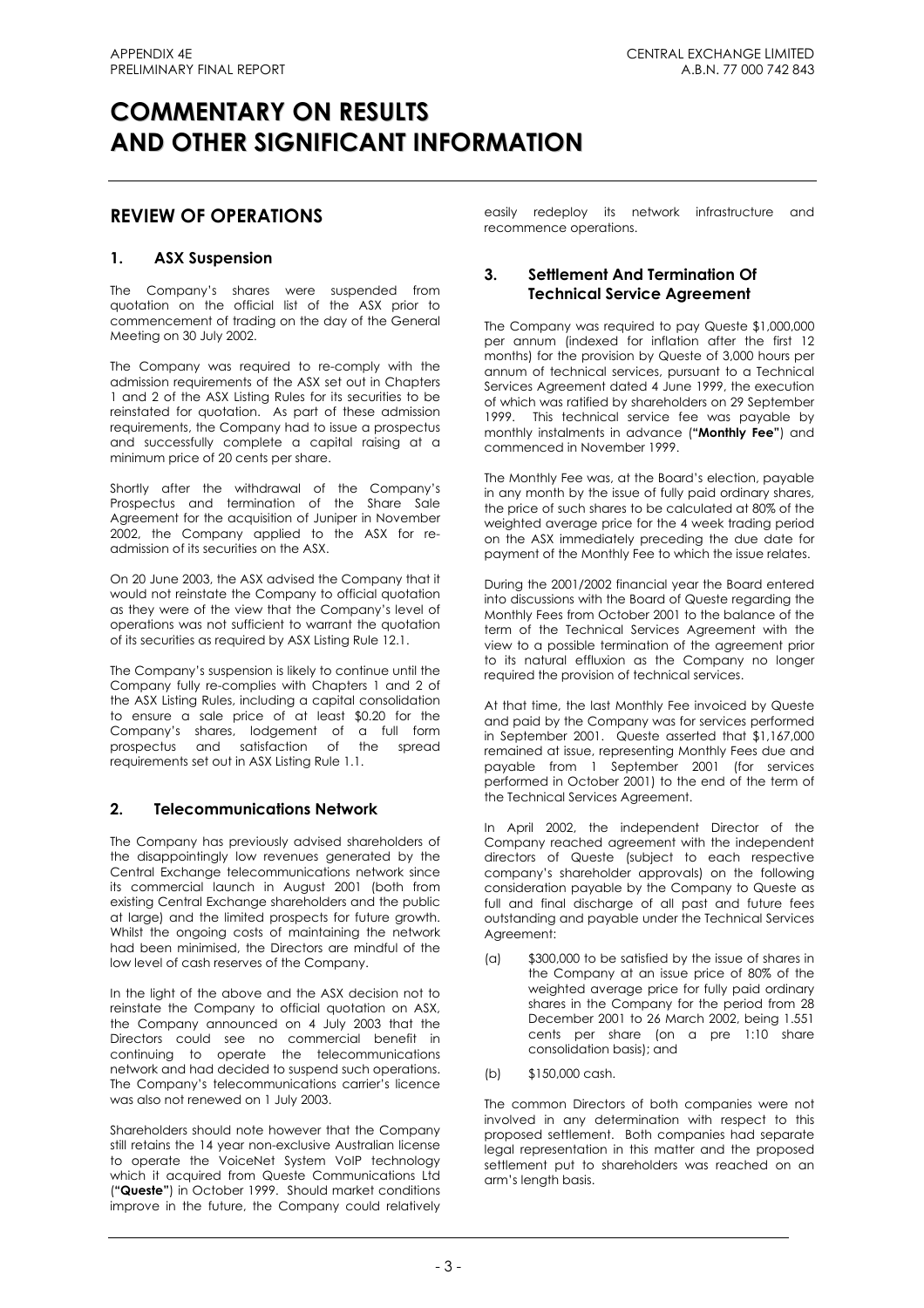The Board called a general meeting on 30 July 2002 to allow shareholders to consider and, if thought fit, pass a resolution approving the termination of the Technical Services Agreement and the settlement of all past and future fees outstanding and payable under the Technical Services Agreement as described above.

The Directors commissioned an Independent Expert's Report prepared by BDO Consultants (WA) Pty Ltd for inclusion in the Notice of Meeting Information Memorandum and which report concluded that the proposed termination and settlement of the Technical Services Agreement the subject of the relevant resolution was fair and reasonable to the nonassociated shareholders of the Company.

The Board considered that the termination of the Technical Services Agreement was in the best interests of the Company as satisfying part of the settlement payment by the issue of shares in the Company would be beneficial in that it would permit the Company to preserve its cash reserves. Furthermore, the Board considered that the Technical Services Agreement should be terminated so that the Company would not incur any further liability to pay fees under the terms of the agreement, in circumstances where the corresponding services were not required.

On 30 July 2002, shareholders passed, amongst others, a resolution approving the settlement and termination of the Technical Services Agreement. Queste did not vote on the resolution at such meeting and the matter was determined by unassociated shareholders. Queste shareholders also approved the same at their general meeting held on 8 August 2002.

Pursuant to such shareholder approvals:

- (a) 1,934,236 shares (on a post 1:10 share consolidation basis) were issued to Queste on 12 August 2002 at a deemed consideration of \$300,000; and
- (a) \$150,000 cash was paid to Queste on 5 September 2002.

Queste currently holds 4,149,112 shares in the Company (being 48.817% of issued ordinary share capital).

## **4. Unsuccessful Acquisition Of Juniper Resources Ltd And Capital Raising By Prospectus**

At a general meeting on 30 July 2002, Central Exchange shareholders approved various resolutions, including, inter alia, with respect to the following matters:

- The change in the nature and scale of Central Exchange's activities from a company involved in telecommunications to a company primarily involved in resources exploration and exploitation:
- The acquisition of Juniper Resources Ltd in consideration for the issue of 15,000,000 shares in Central Exchange at an issue price of 20 cents per share. Juniper Resources Ltd was an Australian public company involved in 6 gold, base metal, copper and iron-ore resource projects in Western Australia;
- The issue of the shares and options pursuant to a prospectus; and
- The change of name to "Juniper Resources Limited",

Central Exchange lodged a Prospectus dated 1 August 2002 seeking to raise a total of 15,000,000 shares at an issue price of 20 cents per share to raise \$3,000,000 (with a minimum subscription of \$1,500,000 and oversubscriptions of an additional \$3,000,000) and options.

On 26 November 2002, Central Exchange announced the withdrawal of its prospectus due to the failure to raise the minimum subscription and the termination of the agreement to acquire Juniper Resources Ltd (for failure of a condition precedent, namely the raising of a minimum of \$1.5m).

Accordingly, the change of company name to "Juniper Resources Limited" has not proceeded.

## **5. Share Reconstruction**

On 8 August 2002, the Company's fully paid ordinary shares were consolidated on a on a one (1) for ten (10) basis with fractions of shares after such reorganisation being rounded up to the nearest one share.

The number of shares on issue prior to such reorganisation was 65,650,000.

The number of shares on issue after such reorganisation was 6,565,027.

At the date of this report, there are 8,499,236 listed fully paid ordinary shares on issue.

1,934,236 shares were issued to Queste on 12 August 2002 pursuant to the settlement of the Technical Services Agreement.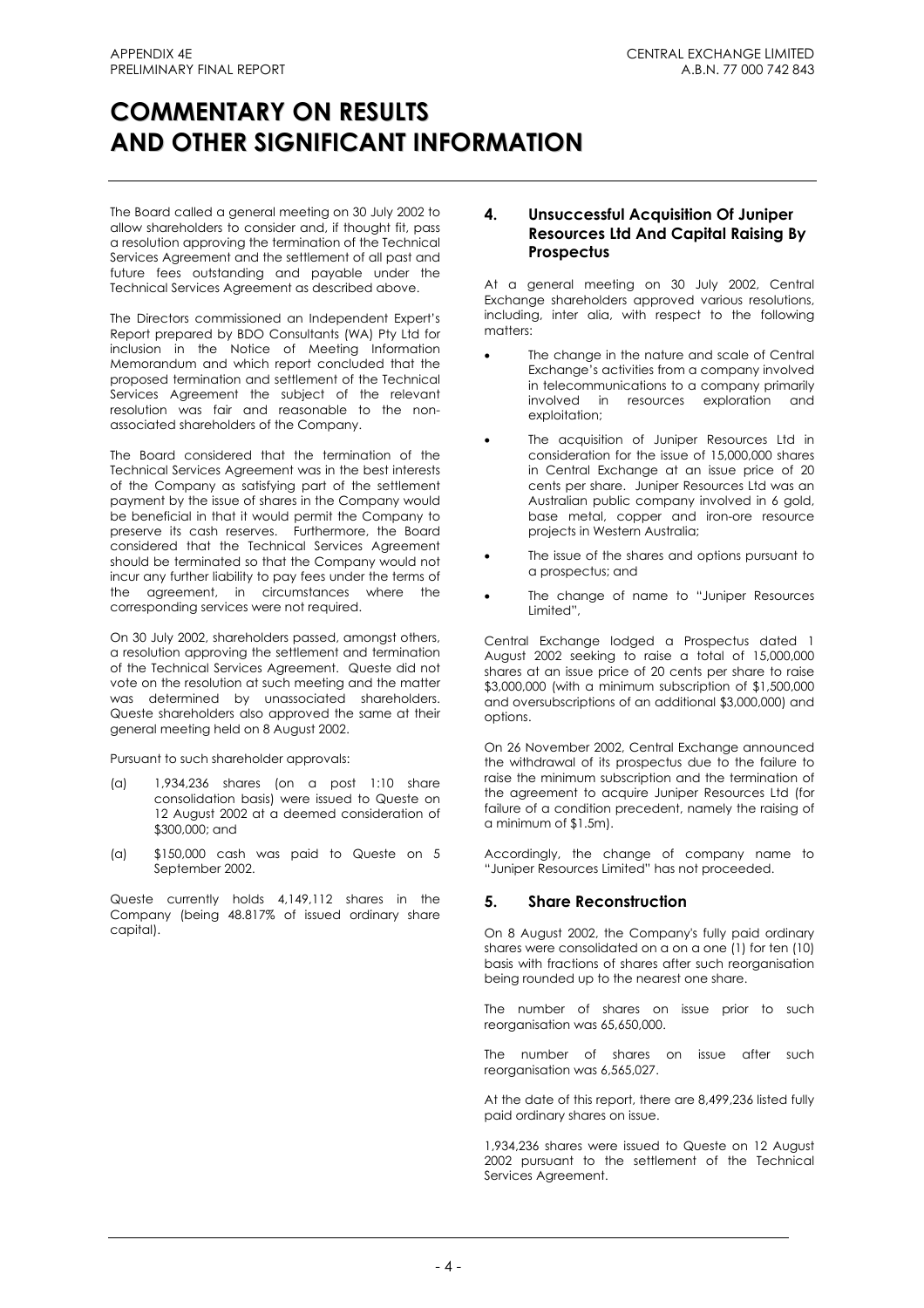## **CONTINGENT ASSET**

## **Anaconda Nickel Settlement Deed Payment**

Pursuant to a settlement deed between Anaconda and Central Exchange dated 17 September 1996 (**"Settlement Deed"**), Anaconda agreed to pay Central Exchange \$16,250,000 (to be indexed - \$18,937,738 as indexed by the United States Consumer Price Index (**"US CPI"**) (non-seasonally adjusted all urban consumers for all items) from September 1996 to August 2003) (**"Agreed Amount"**) on the earlier of certain Review Dates defined as follows:

- (1) 12 months after the financiers to the Murrin Murrin Nickel Project (**"Murrin Murrin Project"**) has confirmed that the Murrin Murrin Project is operating to design standards of performance in terms of throughput, recovery and metal production;
- (2) 3 years after the commissioning of a nickel/cobalt treatment plant of ore from the Murrin Murrin Project;
- (3) 3 years after 250,000 tonnes of ore from the Murrin Murrin Project has been mined and treated;
- (4) When Anaconda has sold its interest in the Murrin Murrin Project for not less than A\$350,000,000.

## **(i) Anaconda Position**

Anaconda, in its 2002 Annual Report at Note 31 (Contingent Assets and Liabilities) of the notes to its financial statements, makes the following statements about this matter:

*"Under a settlement agreement with Central Exchange Limited (formerly Central Bore Nickel NL, "Central Exchange") the Murrin Murrin Joint Venture may be required to pay \$16.25m (subject to escalation for inflation based on USA consumer price index) to Central Exchange. The payment is dependent upon several factors. The first factor is that the Review Date as defined under the settlement contract is triggered.* 

*Anaconda considers that the Review Date, as defined in the Deed, whereby Anaconda is required to consider whether any monies are payable to Central Exchange under the Deed occurred on 28 September 2002. On that date, Anaconda was required to calculate the LME average nickel price for the preceding 12 months and, only if that price is above \$US3.50lb indexed, will Anaconda have the pay \$16,250,000 (indexed from September 1996 to September 2002).* 

*The trigger price was not met on 28 September 2002 and therefore Anaconda is required to repeat the process each month until the trigger price is exceeded and the money becomes payable to Central Exchange."* 

On 8 October 2002, Anaconda formally advised Central Exchange in writing that it considered the Review Date was 29 September 2002. Anaconda did not provide any explanation as to the basis for this determination. However, Central Exchange notes that in its 2001 and 2000 annual reports, Anaconda stated that the Review Date was triggered with the mining of 250,000 tonnes of ore on 12 September 1999 and that the Review Date was therefore 12 September 2002.

Therefore, based on Anaconda's view which Central Exchange does not concede, the Agreed Amount is due and payable by Anaconda at the Review Date of 12/28 September 2002 (to be reconciled by Anaconda) (or at each subsequent month thereafter) if the average London Metals Exchange Nickel (**"LME"**) nickel daily settlement price (**"LME Average Nickel Price"**) in the 12 months prior to 12/28 September 2002 (or each subsequent month) exceeds the trigger price of US\$3.50 per pound as indexed by the US CPI (**"Trigger Price"**).

In this regard, on 8 October 2002, Anaconda advised Central Exchange formally that the LME Average Nickel Price in the 12 months to 28 September 2002 was US\$2.84 per pound and that this was below the indexed Trigger Price of US\$4.01 per pound at that time.

Anaconda have also formally advised Central Exchange in each subsequent month thereafter that the relevant LME Average Nickel Price continued to be below the relevant indexed Trigger Price and that, accordingly, the Agreed Amount was not yet payable to Central Exchange.

In the most recent advice dated 11 August 2003, Anaconda advised Central Exchange that the LME Average Nickel Price in the 12 months to 28 July 2003 was US\$3.53 per pound and that this was below the indexed Trigger Price of US\$4.07 per pound at that time.

## **(ii) Central Exchange Position**

Central Exchange has previously advised that a trigger event under Review Date (2) above has occurred in that a nickel/cobalt treatment plant from the Murrin Murrin Project was commissioned on 7 May 1999 when Anaconda issued a market announcement stating that the production of nickel metal from the Murrin Murrin Project had commenced and the commissioning phase of Murrin Murrin was moving immediately to full stage I production ramp up. Furthermore, the Prime Minister, Mr John Howard, officially opened the Murrin Murrin Nickel Cobalt Project on 29 July 1999. Therefore, in Central Exchange's opinion, one of the Review Dates is 7 May 2002.

Central Exchange has also considered whether a trigger event under Review Date (1) above has occurred and if so at what time, and alternatively, whether Anaconda has breached the settlement deed by virtue of it not entering into the type of financing arrangements contemplated in the Settlement Deed and whether that breach has resulted in the Agreed Amount having fallen due and payable.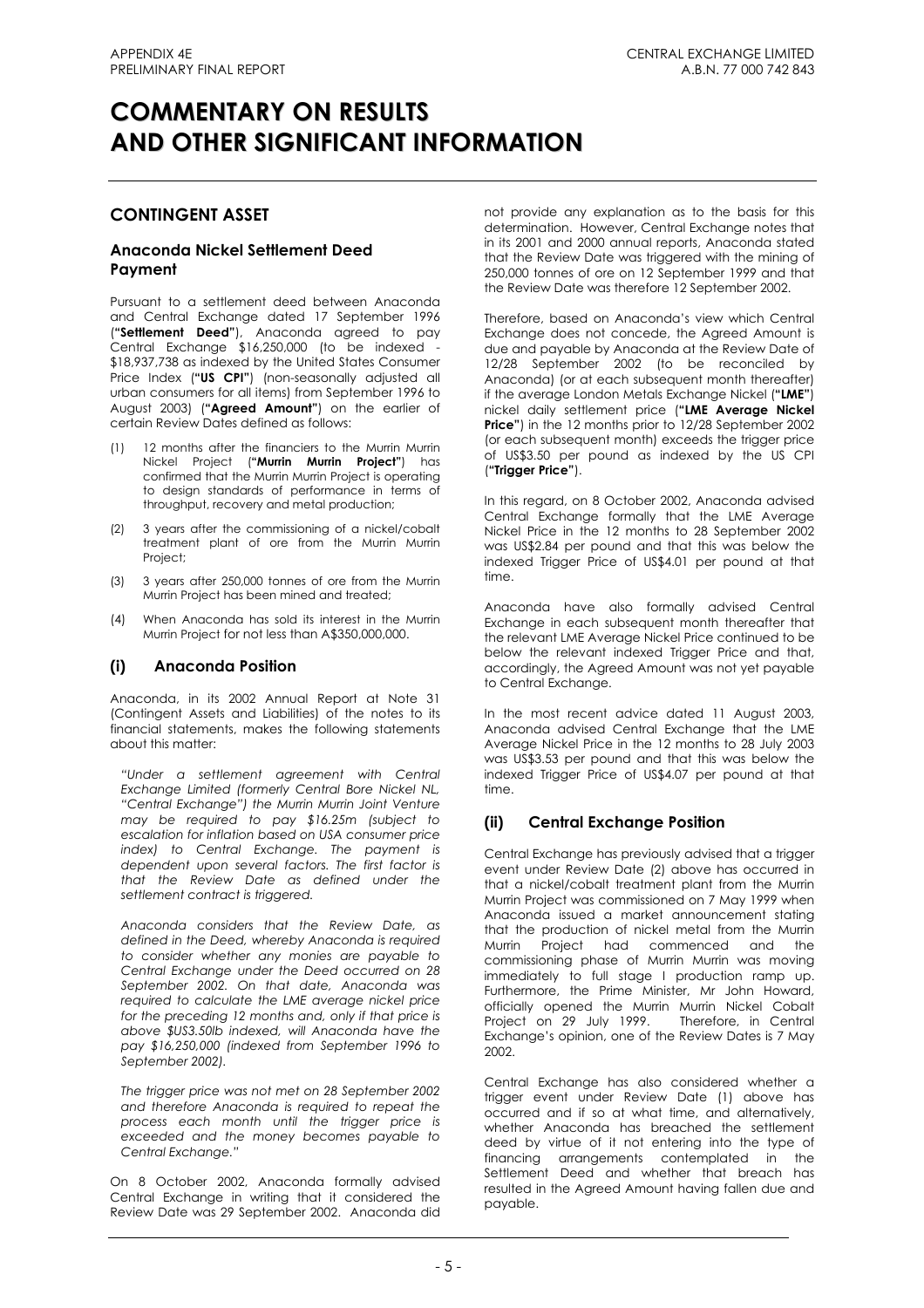Central Exchange notes that if the date of this trigger event can be established as having occurred prior to 31 January 2000 or that, had Anaconda not breached the Settlement Deed, the trigger event would have occurred prior to that date, with an associated Review Date being no later than 31 January 2001 - being the date on which the 12 month moving average LME Nickel Price last exceeded the relevant indexed Trigger Price at the same time - Central Exchange would assert that the Agreed Amount will be due and payable by Anaconda.

Central Exchange has also considered whether the trigger event under Review Date (4) above may occur in circumstances where there is a change of ownership of Anaconda and accordingly, a change in the indirect ownership of the Murrin Murrin Project.

The Board of Central Exchange has determined, after receipt of legal advice, not to pursue these 3 issues further through legal channels at the present time but reserves its rights to do so if further information comes to light or circumstances change in this matter.

## **(iii) Average Nickel Price**

Central Exchange notes that Anaconda has advised that the LME Average Nickel Price in the 12 months to 28 July 2003 was US\$3.53 per pound and that this was below the indexed Trigger Price of US\$4.07 per pound on the same date.

Central Exchange notes that under the Settlement Deed, on the occurrence of a relevant Review Date, if the LME Average Nickel Price in the 12 months prior to the Review Date does not exceed the indexed Trigger Price, payment of the Agreed Amount is deferred and reviewed on a monthly basis until such time as the LME Average Nickel Price does exceed the indexed Trigger Price.

Central Exchange further notes that there is no "sunset" clause in the Settlement Deed. That is, the comparison of the 12 month LME Average Nickel Price against the relevant Trigger Price is performed on each monthly anniversary of the earliest relevant Review Date for an indefinite period until payment of the Agreed Amount is "triggered".

In this regard, Central Exchange notes that:

- The LME nickel price was US\$4.43 (US\$9,770 per tonne) as at 5 September 2003;
- The LME nickel price has traded above the present Trigger Price of US\$4.08 per pound (US\$8,992 per tonne) since 25 July 2003 and was as high as US\$4.52 (US\$9,960 per tonne) on 3 September 2003;
- The 12 month LME Average Nickel Price to 5 September 2003 was ~US\$3.66 per pound;
- Accordingly, the present "gap" between the Trigger Price and 12 month LME Average Nickel Price is US\$0.42 per pound;
- Such "gap" was US\$0.94 per pound on 31 December 2002 and US\$0.60 per pound on 30 June 2003 and has fallen by US\$0.18 per pound since 1 July 2003 (please also refer to the following chart for an illustration of the Trigger Price versus the moving 12 month LME Average Nickel Price versus the LME nickel price);
- If the present levels of the LME nickel price are sustained, the Trigger Price may be reached in January 2004. If the actual LME nickel price increases above the present level, the Trigger Price is likely to be reached sooner and vice versa;
- A number of market forecasts for nickel for the next 12 months indicate a strong demand for nickel and consequently a positive outlook for nickel prices.

Whilst Central Exchange is pleased with the current direction of LME nickel prices, the perceived outlook for the future and the possibility of payment by Anaconda of the Agreed Amount (presently \$18,937,738), the Board of Central Exchange caution against the market placing any certainty of payment for a number of reasons including but not limited to:

- There is no certainty that LME nickel prices will maintain or increase from their current levels;
- There is a significant possibility that LME nickel prices may decrease in the future;
- The requirement for nickel to maintain an average price for a 12 month period, by its nature, requires a long term position to be adopted compared with only relatively recent increases in the nickel price;
- The current Trigger Price of US\$4.08 per pound is linked to US CPI and if US CPI increases, such Trigger Price will be revised upwards, potentially increasing the "gap" between the Trigger Price and the 12 month LME Average Nickel Price, notwithstanding that nickel prices may have also increased over the same period.

Accordingly, Central Exchange continues to treat the Agreed Amount as a contingent asset only with no current certainty of payment.

However, the Board of Central Exchange notes that should the current nickel price be sustained in the next 6 – 12 months and the Trigger Price reached, the Agreed Amount will become due and payable, which when ultimately received, would significantly increase the net assets of Central Exchange. In this regard, the Board of Central Exchange notes that the current Agreed Amount of \$18,937,738 would be equivalent to \$2.23 per each Central Exchange fully paid ordinary share (excluding the effects of taxation).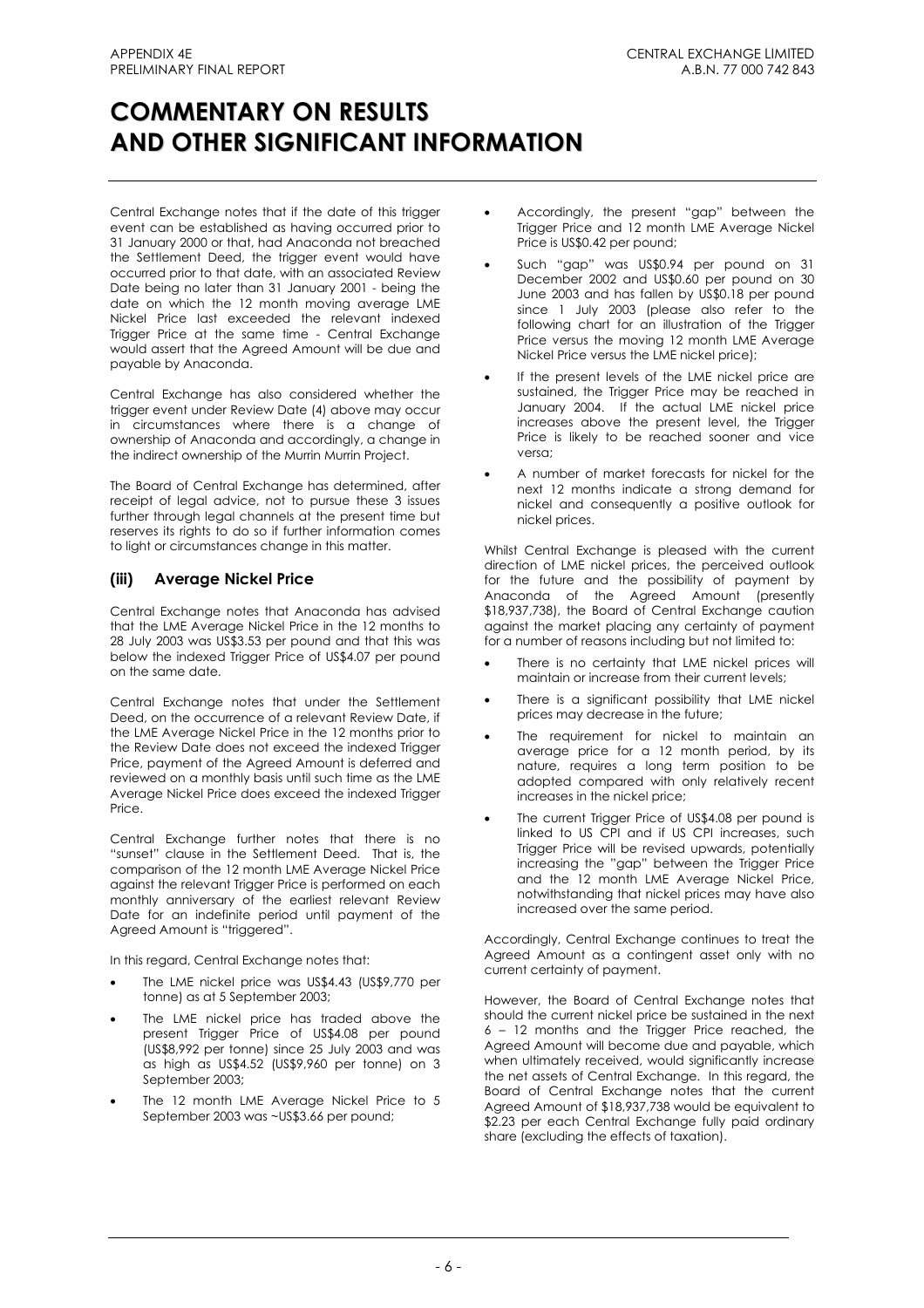# AND OTHER SIGNIFICANT INFORMATION **AND OTHER SIGNIFICANT INFORMATION** COMMENTARY ON RESULTS **COMMENTARY ON RESULTS**



Comparison between Moving 12 Month Average LME Nickel Price and Indexed Trigger Price **Comparison between Moving 12 Month Average LME Nickel Price and Indexed Trigger Price** 

- 7 -

12 Month Moving Average Lingger Price - - - - - - - LME Nickel Price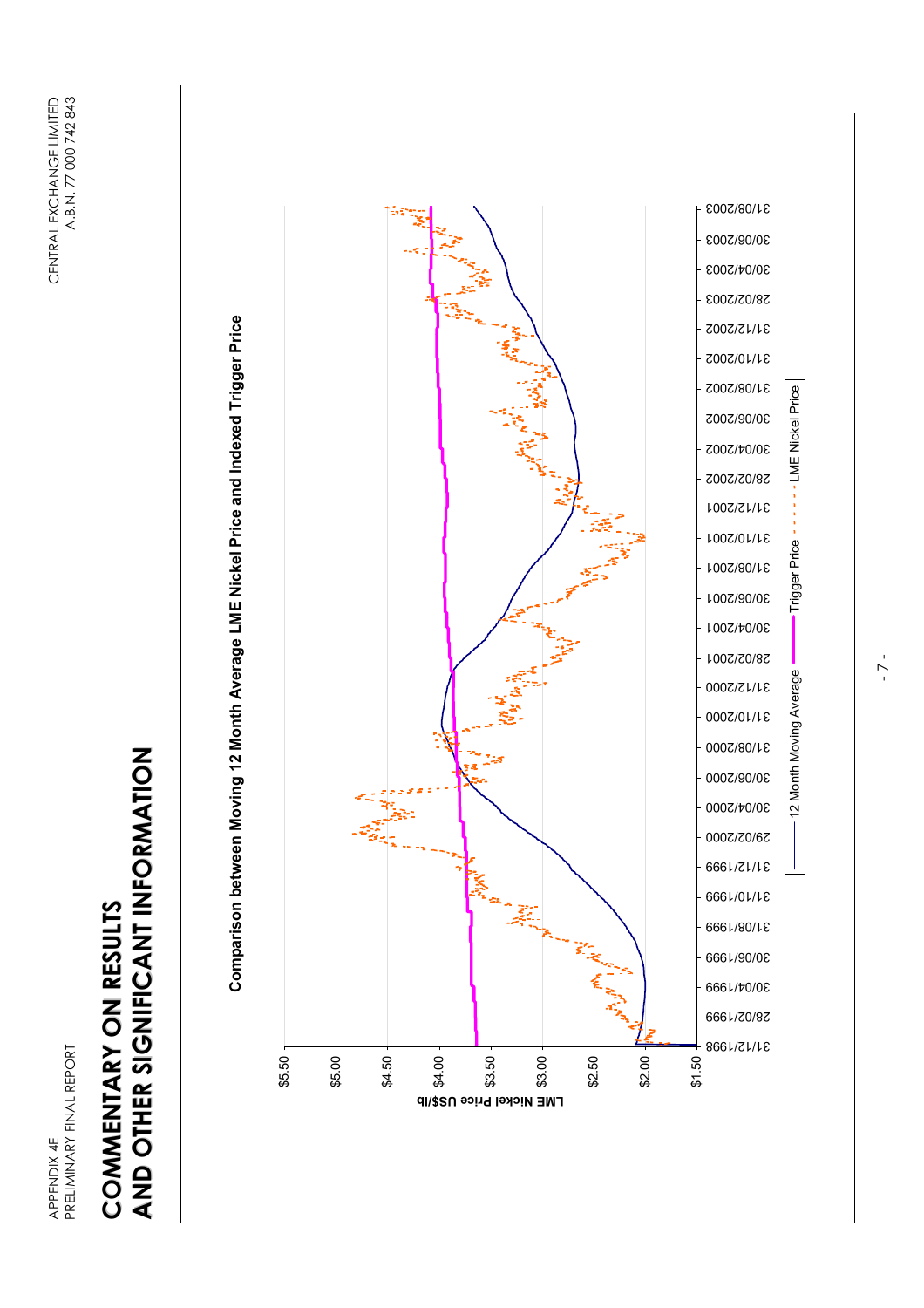## **STATEMENT OF FINANCIAL PERFORMANCE FOR THE YEAR ENDED 30 JUNE 2003**

|                                                 | <b>Consolidated Entity</b> |                          |                              |
|-------------------------------------------------|----------------------------|--------------------------|------------------------------|
|                                                 |                            | 2003                     | 2002                         |
|                                                 | <b>Note</b>                | \$                       | \$                           |
| <b>Revenue from ordinary activities</b>         | $2(a)$ & $(b)$             | 58,641                   | 200,665                      |
| <b>Expenses from ordinary activities:</b>       | 2(c)                       |                          |                              |
| Cost of services                                |                            | (54, 288)                | (58, 466)                    |
| Personnel                                       |                            | (253, 261)               | (306, 092)                   |
| Communications                                  |                            | (19, 187)                | (21, 639)                    |
| Occupancy                                       |                            | (33,909)                 | (28, 559)                    |
| Corporate                                       |                            |                          |                              |
| - technical service fees                        |                            | $\sim 100$               | (550,000)                    |
| – other                                         |                            | (26, 835)                | (157, 344)                   |
| Financing                                       |                            | (3,824)                  | (2,028)                      |
| Borrowing cost                                  |                            |                          | (98)                         |
| Investment cost                                 |                            | (44, 651)                | (15, 848)                    |
| Administration expenses                         |                            |                          |                              |
| - consultants                                   |                            | (61, 119)                |                              |
| - amortisation of VoIP licence                  |                            |                          | (276,000)                    |
| - amortisation of websites                      |                            |                          | (22, 839)                    |
| - diminution of investments                     |                            | (32, 663)                |                              |
| - diminution of investments written back        |                            |                          | 2,950                        |
| - exploration expenditure written back/ (off)   |                            | $\overline{\phantom{0}}$ | 4,455                        |
| - cost of investment sold                       |                            | (20, 148)                | (22, 781)                    |
| - share issue costs                             |                            | (78, 563)                |                              |
| - other                                         |                            | (82, 738)                | (114, 873)                   |
| <b>OPERATING LOSS FROM ORDINARY</b>             |                            |                          |                              |
| <b>ACTIVITIES BEFORE INCOME TAX</b>             |                            |                          | $(652, 545)$ $(1, 368, 497)$ |
| Income tax relating to ordinary activities      |                            |                          |                              |
| <b>OPERATING LOSS FROM ORDINARY</b>             |                            |                          |                              |
| <b>ACTIVITIES AFTER INCOME TAX</b>              |                            | (652,545)                | (1,368,497)                  |
| Basic earnings per share (cents)                | 8                          | (7.89)                   | (1.97)                       |
| Weighted average number of ordinary shares      |                            |                          |                              |
| outstanding during the year used in calculation |                            |                          |                              |
| of basic earnings per share                     |                            | 8,271,394                | 69,533,488                   |

*statement of financial peformance should be read in conjunction with the accompanying no*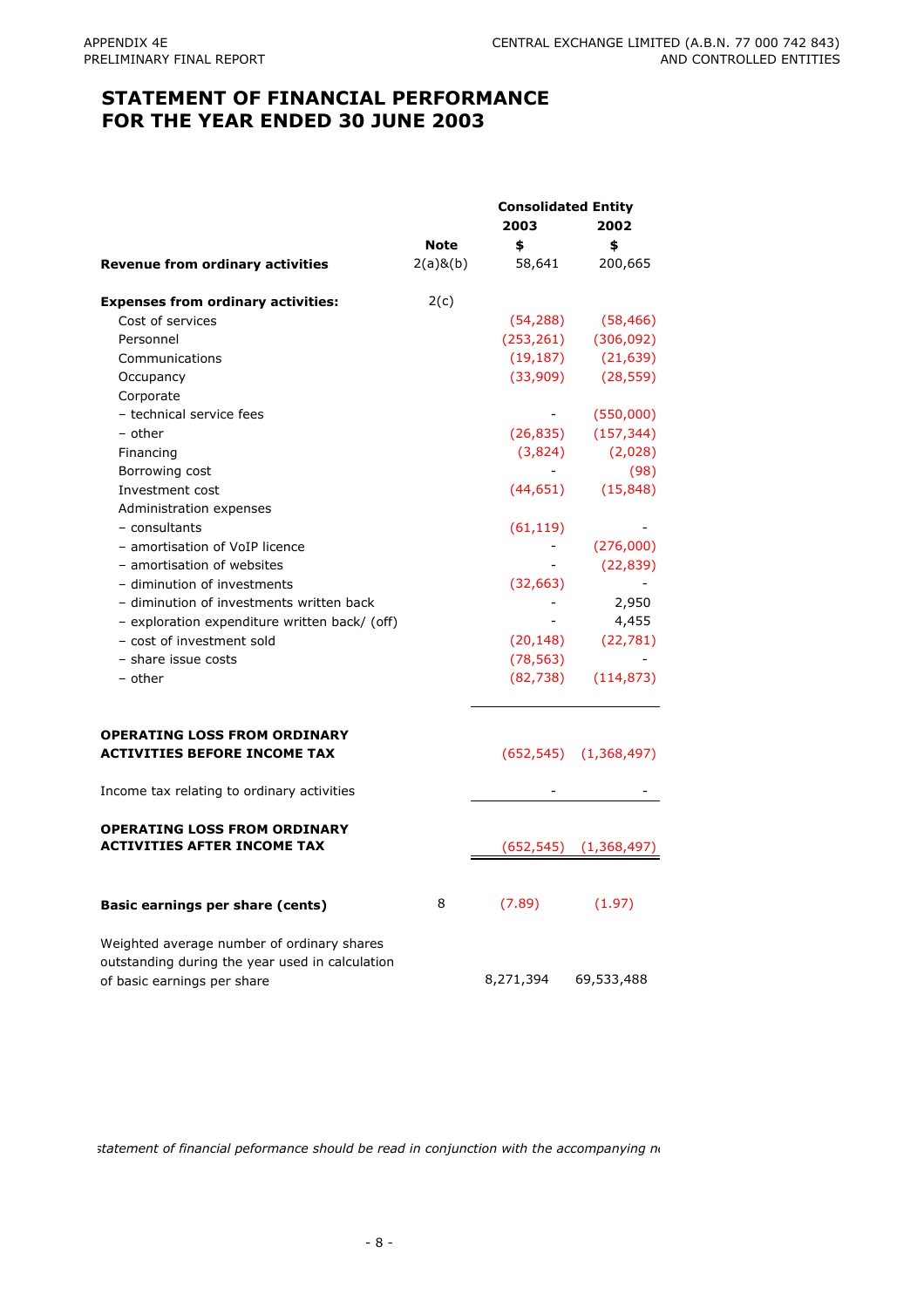## **STATEMENT OF FINANCIAL POSITION AS AT 30 JUNE 2003**

|                                  | <b>Consolidated Entity</b> |            |                                   |  |
|----------------------------------|----------------------------|------------|-----------------------------------|--|
|                                  |                            | 2003       | 2002                              |  |
|                                  | <b>Note</b>                | \$         | \$                                |  |
| <b>CURRENT ASSETS</b>            |                            |            |                                   |  |
| Cash                             | 13(b)                      | 414,156    | 1,169,446                         |  |
| Receivables                      |                            | 5,103      | 121,658                           |  |
| Other                            |                            | 5,304      | 20,560                            |  |
| <b>TOTAL CURRENT ASSETS</b>      |                            | 424,563    | 1,311,664                         |  |
| <b>NON CURRENT ASSETS</b>        |                            |            |                                   |  |
| Receivables                      |                            | 14,106     | 14,106                            |  |
| Investments                      | 3                          | 65,850     | 118,661                           |  |
| Property, plant and equipment    | 4                          | 37,680     | 45,214                            |  |
| Intangibles                      |                            |            |                                   |  |
| Other                            |                            |            |                                   |  |
| <b>TOTAL NON CURRENT ASSETS</b>  |                            | 117,636    | 177,981                           |  |
| <b>TOTAL ASSETS</b>              |                            | 542,199    | 1,489,645                         |  |
|                                  |                            |            |                                   |  |
| <b>CURRENT LIABILITIES</b>       |                            |            |                                   |  |
| Payables                         |                            | 67,786     | 676,188                           |  |
| <b>NON CURRENT LIABILITIES</b>   |                            |            |                                   |  |
| Provisions                       |                            |            | 4,636                             |  |
| <b>TOTAL CURRENT LIABILITIES</b> |                            | 67,786     | 680,824                           |  |
|                                  |                            |            |                                   |  |
| <b>NET ASSETS</b>                |                            | 474,413    | 808,821                           |  |
| <b>EQUITY</b>                    |                            |            |                                   |  |
| Contributed Equity               | 5                          | 28,780,607 | 28,462,470                        |  |
| Reserves                         | 6                          | 2,124,000  | 2,124,000                         |  |
| <b>Accumulated losses</b>        | $\overline{7}$             |            | $(30, 430, 194)$ $(29, 777, 649)$ |  |
| <b>TOTAL EQUITY</b>              |                            | 474,413    | 808,821                           |  |
|                                  |                            |            |                                   |  |

e statement of financial position should be read in conjunction with the accompanying note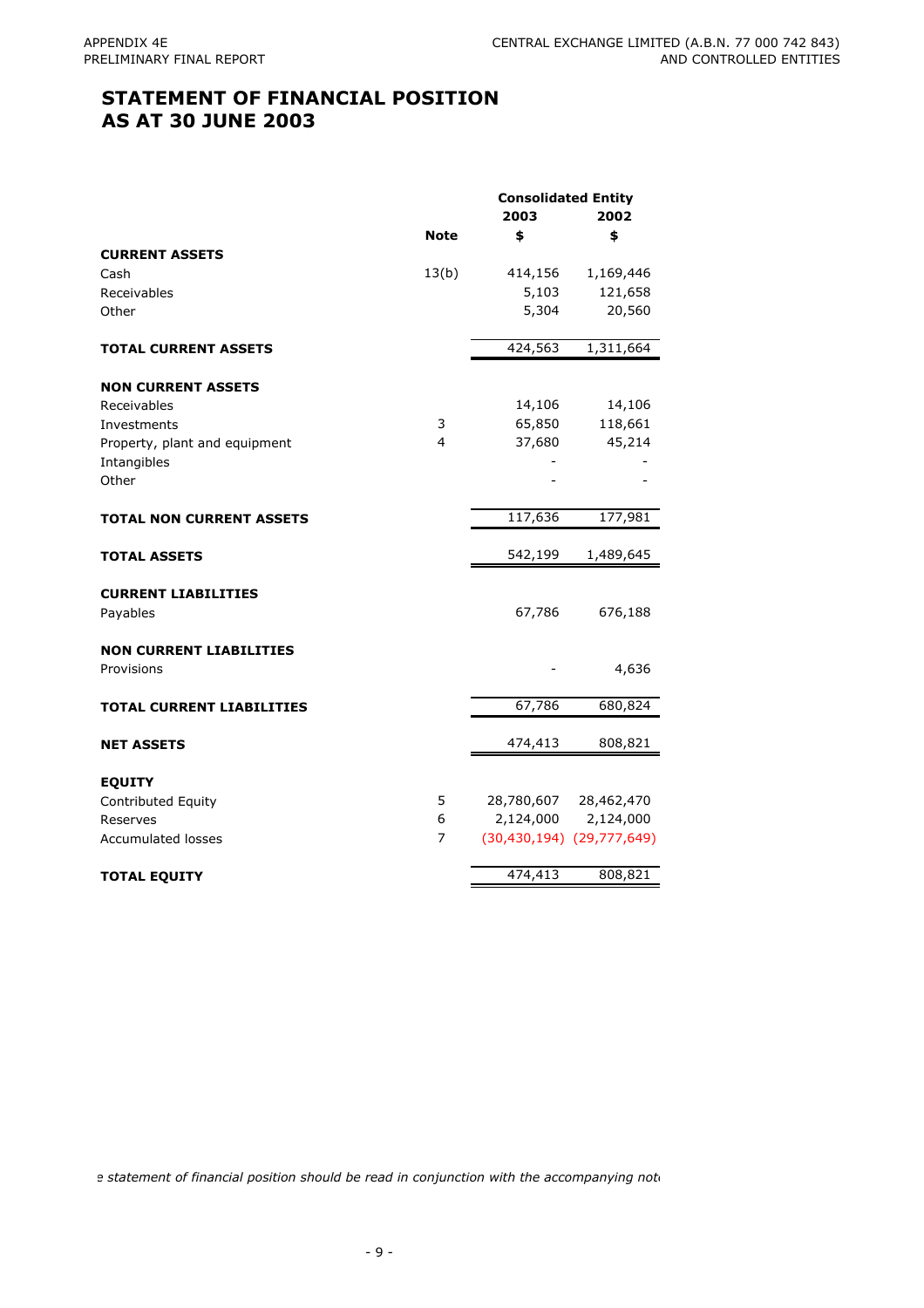## **STATEMENT OF CASH FLOWS FOR THE YEAR ENDED 30 JUNE 2003**

|                                                             | <b>Consolidated Entity</b> |            |            |
|-------------------------------------------------------------|----------------------------|------------|------------|
|                                                             |                            | 2003       | 2002       |
|                                                             | <b>Note</b>                | \$         | \$         |
| <b>CASH FLOWS FROM OPERATING ACTIVITIES</b>                 |                            |            |            |
| Receipts from customers                                     |                            | 40,237     | 10,224     |
| Payments to suppliers and employees                         |                            | (840, 977) | (524, 857) |
| Payments to exploration and evaluation                      |                            |            |            |
| Interest received                                           |                            | 31,677     | 64,367     |
| Interest paid                                               |                            |            | (98)       |
| Refunds for exploration expenditure                         |                            |            | 4,455      |
| <b>NET CASH OUTFLOW FROM OPERATING</b>                      |                            |            |            |
| <b>ACTIVITIES</b>                                           | 13(a)                      | (769, 063) | (445, 909) |
| CASH FLOWS FROM INVESTING ACTIVITIES                        |                            |            |            |
| Payments for:                                               |                            |            |            |
| Equity investments                                          |                            |            | (31,250)   |
| Plant and equipment                                         |                            | (3,282)    | (3, 296)   |
| VoiceNet System servers                                     |                            |            | (759)      |
| Proceeds from sales of:                                     |                            |            |            |
| Plant and equipment                                         |                            | 43         |            |
| Equity investments                                          |                            | 17,012     | 37,866     |
| Loans to controlled entities                                |                            |            |            |
| <b>NET CASH INFLOW/ (OUTFLOW)</b>                           |                            |            |            |
| <b>FROM INVESTING ACTIVITIES</b>                            |                            | 13,773     | 2,561      |
| <b>CASH FLOWS FROM FINANCING ACTIVITIES</b>                 |                            |            |            |
| Payment for share buy back                                  |                            |            | (77, 377)  |
| Payment for share issue costs                               |                            |            | (12,028)   |
| <b>NET CASH OUTFLOW FROM FINANCING</b><br><b>ACTIVITIES</b> |                            |            | (89, 405)  |
| <b>NET DECREASE IN CASH ASSETS HELD</b>                     |                            | (755, 290) | (532, 753) |
| Cash at beginning of the financial year                     |                            | 1,169,446  | 1,702,199  |
| CASH AT THE END OF THE FINANCIAL YEAR                       | 13(b)                      | 414,156    | 1,169,446  |

*The statement of cash flows should be read in conjunction with the accompanying notes.*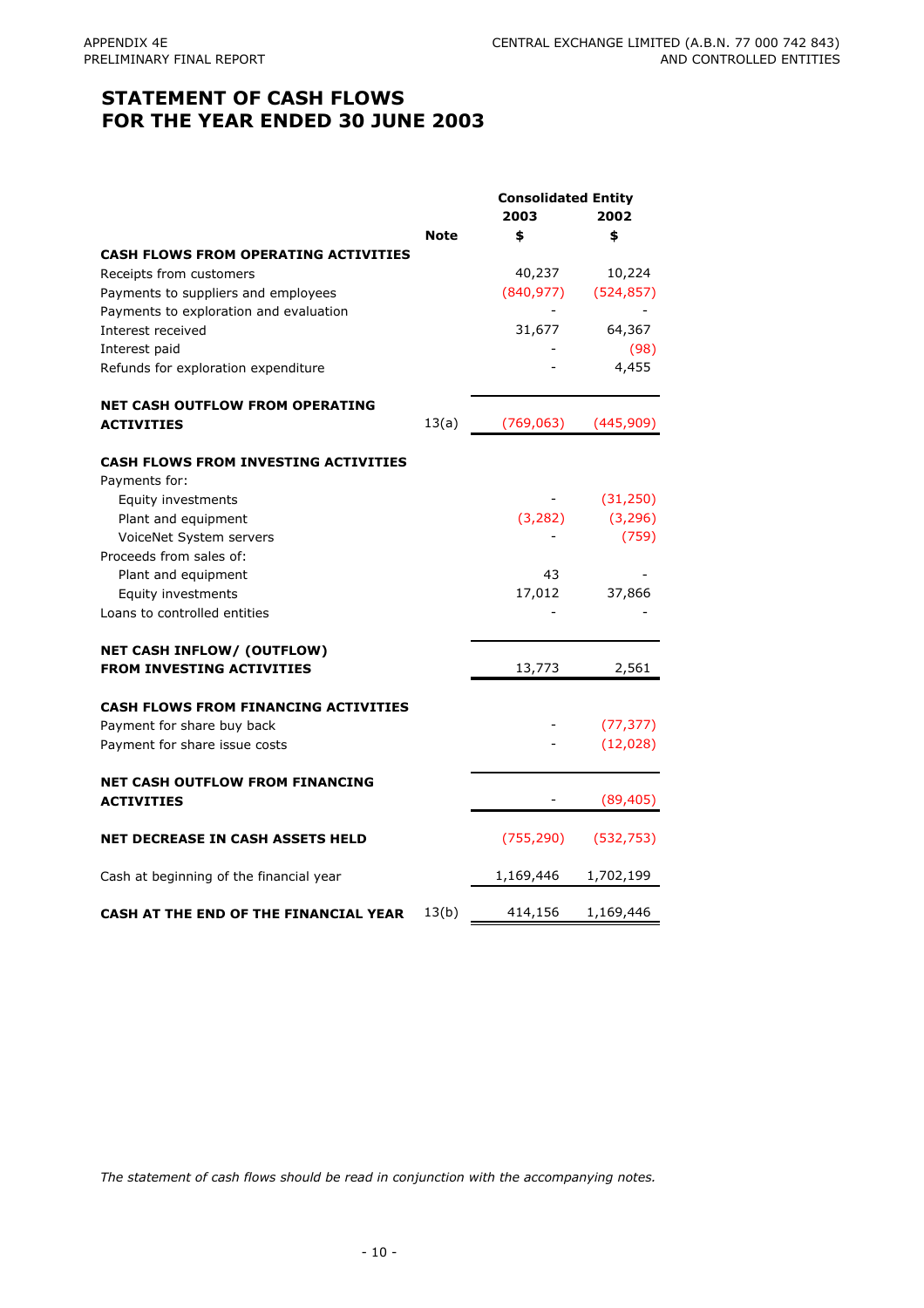#### **1. BASIS OF PREPARATION**

This Preliminary Final Report has been prepared in accordance with ASX Listing Rule 4.3A and the disclosure requirements of ASX Appendix 4E.

The accounting policies adopted in the preparation of this Preliminary Final Report are consistent with those adopted and disclosed in the financial statements for the year ended 30 June 2002.

## **2. LOSS FROM ORDINARY ACTIVITIES**

The operating loss from ordinary activities before income tax includes the following items of revenue and expense:

|     |                                              | <b>Consolidated Entity</b><br>2003 | 2002      |
|-----|----------------------------------------------|------------------------------------|-----------|
| (a) | <b>Operating revenue</b>                     | \$                                 | \$        |
|     | Calls revenue                                | 9,557                              | 7,259     |
|     | Mining royalties                             | 351                                | 28,890    |
|     | Interest received - other                    | 31,678                             | 62,421    |
|     |                                              | 41,586                             | 98,570    |
| (b) | <b>Non-operating revenue</b>                 |                                    |           |
|     | Proceeds from sale of assets:                |                                    |           |
|     | Plant and equipment                          | 43                                 |           |
|     | Share investments                            | 17,012                             | 37,866    |
|     | Revaluation of investments                   |                                    | 58,040    |
|     | Other income                                 |                                    | 6,189     |
|     | <b>Total revenue</b>                         | 58,641                             | 200,665   |
|     |                                              |                                    |           |
| (c) | <b>Expenses</b><br><b>Operating expenses</b> |                                    |           |
|     | Cost of services                             | 54,288                             | 58,466    |
|     | Occupancy expenses                           | 33,909                             | 28,559    |
|     | Finance expenses                             | 3,824                              | 2,028     |
|     | Borrowing cost                               |                                    | 98        |
|     | Corporate expenses                           |                                    |           |
|     | - Technical services fees                    |                                    | 550,000   |
|     | - Other                                      | 26,835                             | 157,344   |
|     | Administration expenses                      |                                    |           |
|     | - Communications                             | 19,187                             | 21,639    |
|     | - Consultants                                | 61,119                             |           |
|     | - employee entitlements<br>- Personnel       | 253,261                            | 7,270     |
|     | - other                                      |                                    | 298,822   |
|     | - Investment related cost                    | 44,651                             | 15,848    |
|     | - Amortisation of VoIP licence               |                                    | 276,000   |
|     | - Amortisation of website                    |                                    | 22,839    |
|     | - Diminution of investments (written back)   | 32,663                             | (2,950)   |
|     | - Exploration expenses written (back)/off    |                                    | (4, 455)  |
|     | - Depreciation                               | 8,408                              | 44,755    |
|     | - Cost of assets sold                        | 84                                 |           |
|     | - Cost of investment sold                    | 20,148                             | 22,781    |
|     | - Write off receivables                      | 4                                  |           |
|     | - Write down plant and equipment             | 2,324                              | 70,118    |
|     | - share issue costs                          | 78,563                             |           |
|     | - Other                                      | 71,918                             |           |
|     |                                              | 711,186                            | 1,569,162 |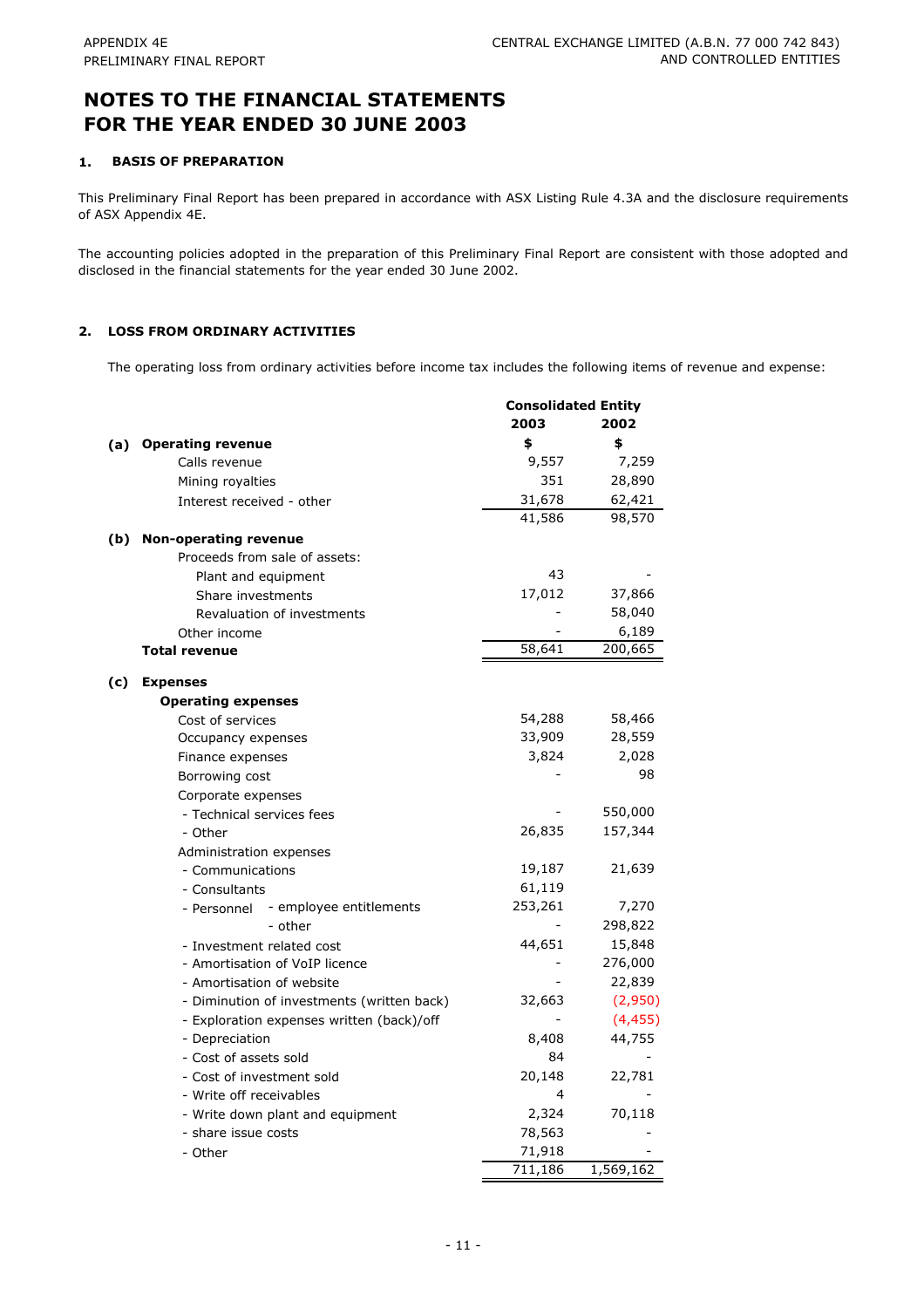## **2. LOSS FROM ORDINARY ACTIVITIES (Cont)**

|    |     |                                |                                                                                                           | <b>Consolidated Entity</b> |             |
|----|-----|--------------------------------|-----------------------------------------------------------------------------------------------------------|----------------------------|-------------|
|    | (d) | <b>Sale of Assets</b>          |                                                                                                           | 2003                       | 2002        |
|    |     |                                |                                                                                                           | \$                         | \$          |
|    |     |                                | Sale of assets in the ordinary course of business have<br>given rise to the following profits and losses: |                            |             |
|    |     | <b>Net Gain</b>                | Plant and equipment                                                                                       | (41)                       |             |
|    |     |                                | Share investments                                                                                         | (3, 136)                   | 15,085      |
|    |     |                                |                                                                                                           | (3,177)                    | 15,085      |
|    |     |                                |                                                                                                           |                            |             |
| з. |     |                                | <b>NON-CURRENT INVESTMENTS</b>                                                                            |                            |             |
|    |     | Investments comprise:          |                                                                                                           |                            |             |
|    |     | Shares in listed companies     |                                                                                                           | 5,433,416                  | 5,511,607   |
|    |     | Less: provision for diminution |                                                                                                           | (5,367,566)                | (5,392,946) |
|    |     | Revaluation value -refer (i)   |                                                                                                           | 65,850                     | 118,661     |
|    |     |                                | Shares in controlled entities at cost                                                                     |                            |             |
|    |     | Less: provision for diminution |                                                                                                           |                            |             |
|    |     |                                |                                                                                                           | 65,850                     | 118,661     |
|    |     |                                |                                                                                                           |                            |             |
|    |     |                                | Market value of listed share investments                                                                  | 65,850                     | 118,661     |

(i) Shares in listed companies have been revalued to current market values as at the Balance Date.

Investments in controlled entities are recorded at Directors' valuation based on the net tangible assets of each controlled entity. Investments in entities, which are not controlled, are brought to account at cost or Directors' valuation. The carrying amount of investments is reviewed bi-annually by the Directors and valued at current market value to ensure it is not in excess of the recoverable amount of these investments. The recoverable amount is assessed from the share's current market value or the underlying net assets in the particular entities. The expected net cash flows have not been discounted to their present values in determining the recoverable amounts.

| <b>Investment in Controlled Entities:</b>                         | <b>Ownership interest</b> |      |  |
|-------------------------------------------------------------------|---------------------------|------|--|
|                                                                   | 2003                      | 2002 |  |
| Hume Mining NL (ACN 064 994 945)                                  |                           |      |  |
| Incorporated in Australia on 29 March 1994                        | 100%                      | 100% |  |
| This company is not currently engaged in any activities.          |                           |      |  |
| Central Exchange Operations Pty Ltd (ACN 094 097 122)             |                           |      |  |
| Incorporated in Australia on 10 August 2000                       | 100%                      | 100% |  |
| This company was engaged in telecommunication service operations. |                           |      |  |

Such operations were closed down in August 2003. This company is not currently engaged in any activities.

## **4. PROPERTY, PLANT AND EQUIPMENT**

| \$<br>\$<br>\$<br><b>Gross Carrying Amount</b><br>21,788<br>179,088<br>200,876<br>Balance at 30 June 2002<br>3,282<br>3,282<br>Additions<br>(109)<br>(109)<br><b>Disposals</b><br>204,049<br>182,261<br>21,788<br>Balance at 30 June 2003<br><b>Accumulated Depreciation</b><br>(148, 848)<br>(155, 662)<br>(6, 814)<br>Balance at 30 June 2002<br>(6, 162)<br>(2, 246)<br>(8, 408)<br>Depreciation expense<br>25<br>25<br><b>Disposals</b><br>(2, 324)<br>Write off<br>(2, 324)<br>(166, 369)<br>(157, 309)<br>(9,060)<br>Balance at 30 June 2003<br><b>Net Book Value</b><br>30,240<br>45,214<br>14,974<br>As at 30 June 2002<br>24,952<br>12,728<br>37,680<br>As at 30 June 2003 | <b>Consolidated Entity:</b> | Plant &<br><b>Equipment</b> | Leasehold<br>Improve-<br>ments | <b>Total</b> |
|-------------------------------------------------------------------------------------------------------------------------------------------------------------------------------------------------------------------------------------------------------------------------------------------------------------------------------------------------------------------------------------------------------------------------------------------------------------------------------------------------------------------------------------------------------------------------------------------------------------------------------------------------------------------------------------|-----------------------------|-----------------------------|--------------------------------|--------------|
|                                                                                                                                                                                                                                                                                                                                                                                                                                                                                                                                                                                                                                                                                     |                             |                             |                                |              |
|                                                                                                                                                                                                                                                                                                                                                                                                                                                                                                                                                                                                                                                                                     |                             |                             |                                |              |
|                                                                                                                                                                                                                                                                                                                                                                                                                                                                                                                                                                                                                                                                                     |                             |                             |                                |              |
|                                                                                                                                                                                                                                                                                                                                                                                                                                                                                                                                                                                                                                                                                     |                             |                             |                                |              |
|                                                                                                                                                                                                                                                                                                                                                                                                                                                                                                                                                                                                                                                                                     |                             |                             |                                |              |
|                                                                                                                                                                                                                                                                                                                                                                                                                                                                                                                                                                                                                                                                                     |                             |                             |                                |              |
|                                                                                                                                                                                                                                                                                                                                                                                                                                                                                                                                                                                                                                                                                     |                             |                             |                                |              |
|                                                                                                                                                                                                                                                                                                                                                                                                                                                                                                                                                                                                                                                                                     |                             |                             |                                |              |
|                                                                                                                                                                                                                                                                                                                                                                                                                                                                                                                                                                                                                                                                                     |                             |                             |                                |              |
|                                                                                                                                                                                                                                                                                                                                                                                                                                                                                                                                                                                                                                                                                     |                             |                             |                                |              |
|                                                                                                                                                                                                                                                                                                                                                                                                                                                                                                                                                                                                                                                                                     |                             |                             |                                |              |
|                                                                                                                                                                                                                                                                                                                                                                                                                                                                                                                                                                                                                                                                                     |                             |                             |                                |              |
|                                                                                                                                                                                                                                                                                                                                                                                                                                                                                                                                                                                                                                                                                     |                             |                             |                                |              |
|                                                                                                                                                                                                                                                                                                                                                                                                                                                                                                                                                                                                                                                                                     |                             |                             |                                |              |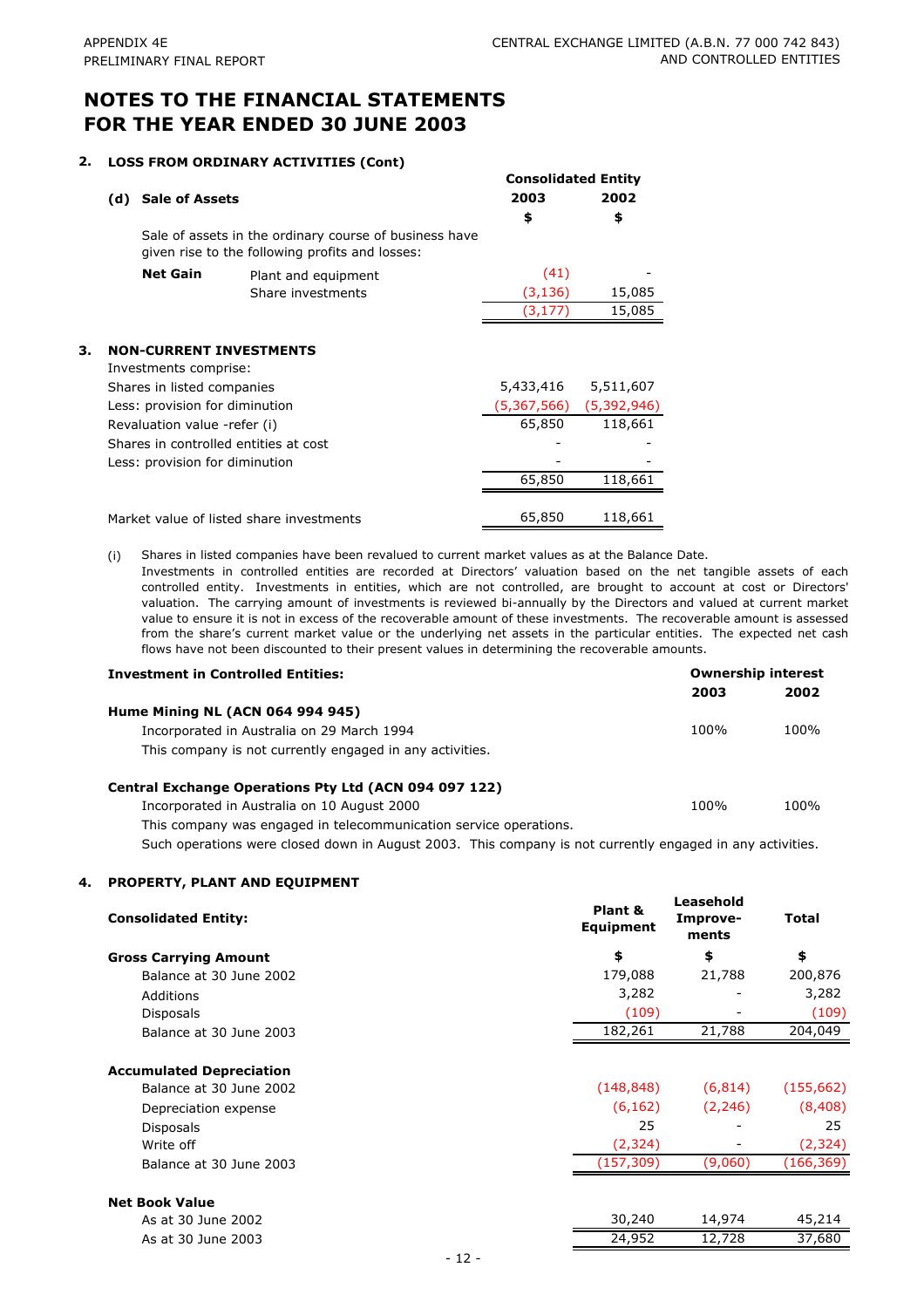| 5. CONTRIBUTED EQUITY        | <b>Consolidated Entity</b> |            |  |
|------------------------------|----------------------------|------------|--|
|                              | 2003                       | 2002       |  |
| 8,499,263 (2002: 65,650,000) |                            |            |  |
| fully paid ordinary shares   | 28,780,607                 | 28,462,470 |  |

On 8 August 2002, the Company's fully paid ordinary shares were consolidated on a on a one (1) for ten (10) basis The number of shares on issue prior to such reorganisation was 65,650,000.

The number of shares on issue after such reorganisation was 6,565,027 (after rounding up to whole number of shares).

|    |                                             |            | <b>Consolidated Entity</b> |
|----|---------------------------------------------|------------|----------------------------|
| a) | <b>Movement in Ordinary Share Capital</b>   | 2003       | 2002                       |
|    |                                             | \$         | \$                         |
|    | Balance at beginning of financial year      | 28,462,470 | 28,458,744                 |
|    | Issue of 1,934,236 shares on 12 August 2002 | 300,000    | 100,000                    |
|    | Prospectus related costs                    | 18,137     | (18, 137)                  |
|    | Share buy-back                              |            | (78, 137)                  |
|    | Balance at end of financial year            | 28,780,607 | 28,462,470                 |

Fully paid ordinary shares carry one vote per share and carry the right to dividends.

|    |                                        |           | <b>Consolidated Entity</b> |  |  |
|----|----------------------------------------|-----------|----------------------------|--|--|
| 6. | <b>RESERVES</b>                        | 2003      | 2002                       |  |  |
|    |                                        | S         | S                          |  |  |
|    | Option Application Reserve - refer (i) | 124,000   | 124,000                    |  |  |
|    | Asset Realisation Reserve - refer (ii) | 2,000,000 | 2,000,000                  |  |  |
|    |                                        | 2,124,000 | 2,124,000                  |  |  |

(i) There were no movements during the year in this Option Application Reserve. This Option Application Reserve relates to consideration received for the issue of options that have since lapsed.

(ii) There were no movements during the year in this Asset Realisation Reserve. This Asset Realisation Reserve relates to the realisation of revalued mining tenements in prior years.

**Consolidated Entity**

## **7. ACCUMULATED LOSSES**

|    |                                                                                                                              | 2003                               | 2002                         |
|----|------------------------------------------------------------------------------------------------------------------------------|------------------------------------|------------------------------|
|    |                                                                                                                              | \$                                 | \$                           |
|    | Balance at beginning of the year                                                                                             | 29,777,649                         | 28,409,152                   |
|    | Net loss                                                                                                                     | 652,545                            | 1,368,497                    |
|    | Balance at end of financial year                                                                                             | 30,430,194                         | 29,777,649                   |
| 8. | <b>EARNINGS PER SHARE</b>                                                                                                    | <b>Consolidated Entity</b><br>2003 | 2002                         |
|    | Basic earnings per share (cents)                                                                                             |                                    | $(7.89)$ $(1.97)$            |
|    | Net loss for the year                                                                                                        |                                    | $(652, 545)$ $(1, 368, 497)$ |
|    | Weighted average number of ordinary shares outstanding<br>during the year used in calculation of basic earnings per<br>share | 8,271,394                          | 69,533,488                   |

Diluted earnings per share is not materially different from basic earnings per share and therefore is not disclosed in the Financial Statements.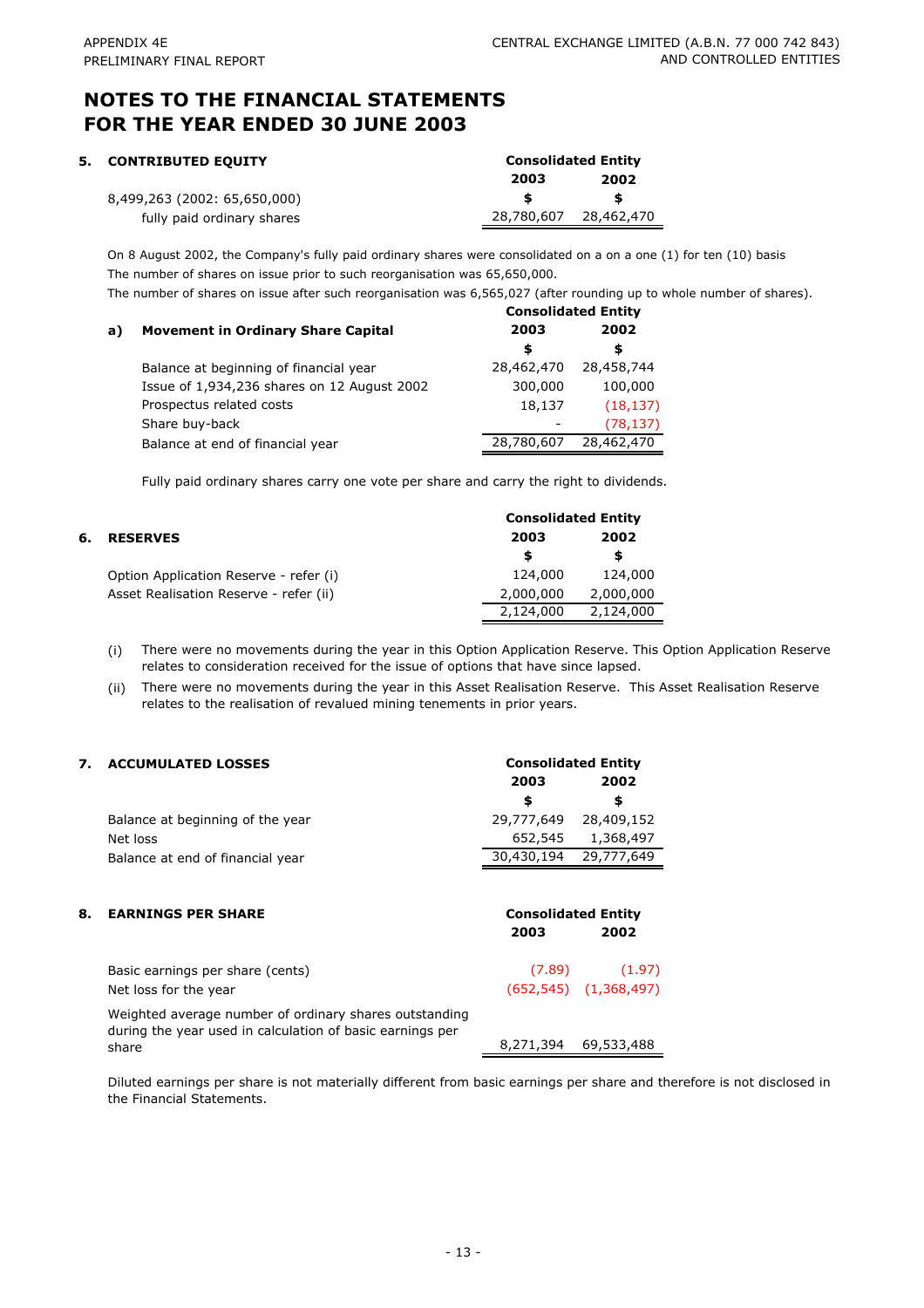#### **9. SEGMENT REPORTING**

The Consolidated Entity operates in one geographical segment (Australia) in the mining and communication industries.

|                                                    | <b>External Revenue</b> |         | <b>Operating Results</b> |             |
|----------------------------------------------------|-------------------------|---------|--------------------------|-------------|
|                                                    | 2003                    | 2002    | 2003                     | 2002        |
|                                                    | \$                      | \$      | \$                       | \$          |
| Mining                                             | 351                     | 28,890  | 351                      | 17,497      |
| Investments                                        | 17,012                  | 95,906  | (60, 386)                | 76,075      |
| Communications                                     | 9,557                   | 7,259   | (47, 055)                | (935,347)   |
|                                                    | 26,920                  | 132,055 | (107,090)                | (841, 775)  |
| Unallocated                                        | 31,721                  | 68,610  | (545, 455)               | (526,722)   |
|                                                    | 58,641                  | 200,665 |                          |             |
| Profit from ordinary activities before income tax  |                         |         | (652, 545)               | (1,368,497) |
| Income tax expense relating to ordinary activities |                         |         |                          |             |
| Profit from ordinary activities after income tax   |                         |         | (652,545)                | (1,368,497) |

|                |                          | <b>Assets</b> |                          | <b>Liabilities</b> |
|----------------|--------------------------|---------------|--------------------------|--------------------|
|                | 2003                     | 2002          | 2003                     | 2002               |
|                | \$                       | э             | \$                       | \$                 |
| Investments    | 65,850                   | 118,661       | $\overline{\phantom{a}}$ |                    |
| Communications | $\overline{\phantom{a}}$ | 2,264         | $\overline{\phantom{0}}$ |                    |
|                | 65,850                   | 120,925       | -                        |                    |
| Unallocated    | 476,349                  | 1,368,720     | (67,786)                 | (680,824)          |
|                | 542,199                  | 1,489,645     | (67, 786)                | (680, 824)         |

|                                          | <b>Mining</b>            |         | <b>Investments</b> |         | <b>Communications</b> |         |
|------------------------------------------|--------------------------|---------|--------------------|---------|-----------------------|---------|
| <b>Other Segment Information</b>         | 2003                     | 2002    | 2003               | 2002    | 2003                  | 2002    |
|                                          | \$                       | \$      | \$                 | \$      | \$                    | \$      |
| Acquisition of segment assets            |                          |         |                    | 31,250  |                       |         |
| Depreciation and amortisation of segment |                          |         |                    |         |                       |         |
| assets                                   |                          |         |                    |         |                       | 310,817 |
| Other non-cash expenses                  |                          |         |                    |         |                       |         |
| Write down of segment assets             |                          |         |                    |         | 2.324                 | 70,118  |
| Revaluation/ diminution of investments   |                          | -       | 32,663             | (2,950) |                       |         |
| Write back of segment assets             | $\overline{\phantom{a}}$ | (4,455) |                    |         |                       |         |

The mining segment in 2002 and 2003 derives its revenue from mining royalties.

The telecommunications segment derives its revenues from the provision of voice telecommunications services.

#### **10. ASSOCIATES AND JOINT VENTURES**

The Consolidated Entity did not undertake any investments in associated entities or joint ventures during the financial year.

#### **11. DISCONTINUING OPERATIONS**

There were no operations discontinued by the Consolidated Entity during the financial year.

#### **12. GAIN/LOSS OF CONTROL OF ENTITIES**

There were no entities over which control had been gained or lost by the Consolidated Entity during the financial year.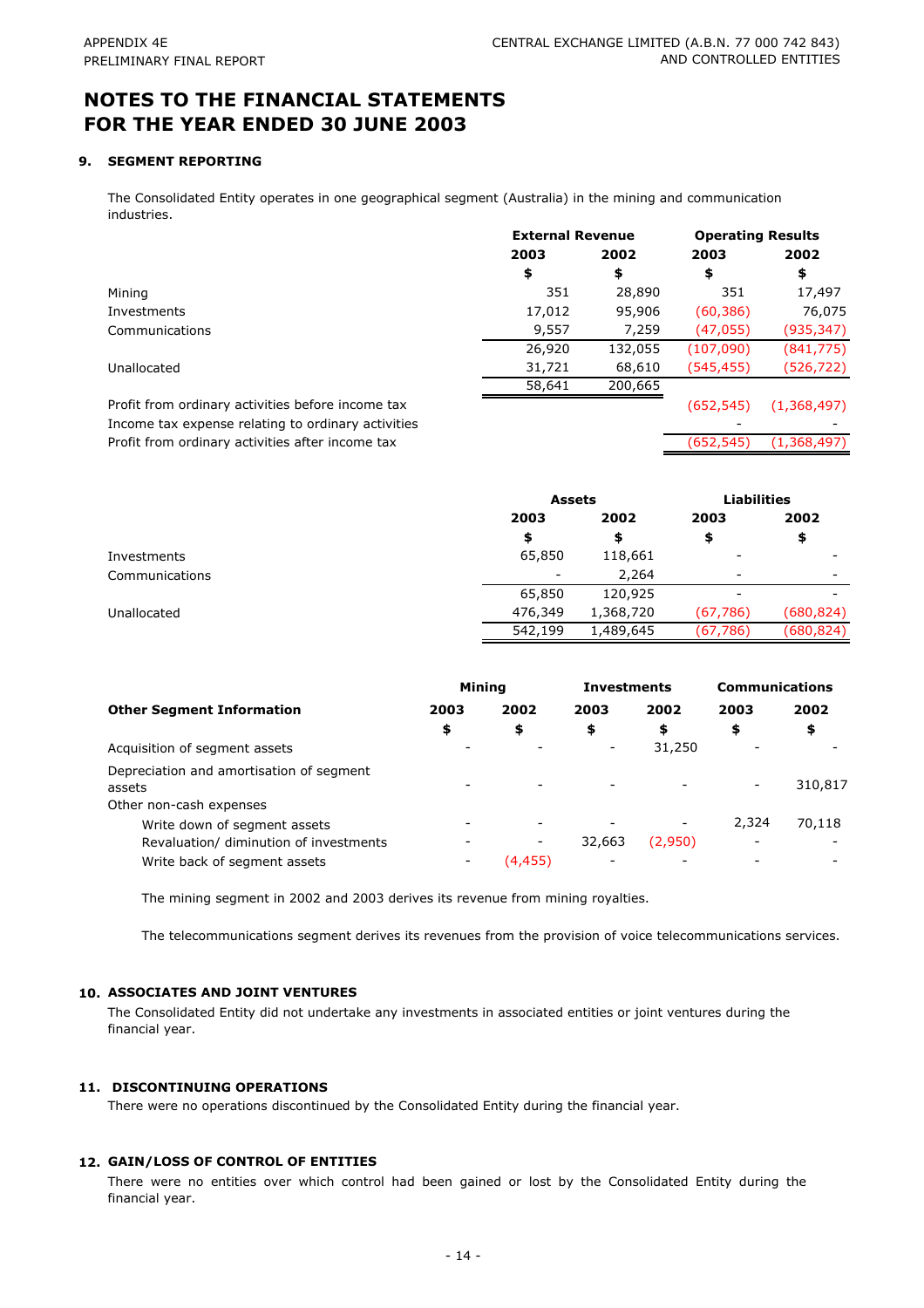## **13. STATEMENT TO CASH FLOWS**

## **(a) Reconciliation of Loss from Ordinary Activities after Tax to Net Cash Flows from Operations**

|                                                   | <b>Consolidated Entity</b><br>2003<br>2002 |                              |
|---------------------------------------------------|--------------------------------------------|------------------------------|
|                                                   | \$                                         | \$                           |
| Operating loss from ordinary activities after tax |                                            | $(652, 545)$ $(1, 368, 497)$ |
| Depreciation - plant & equipment                  | 8,408                                      | 44,755                       |
| Amortisation - intangibles                        |                                            | 298,839                      |
| Write off plant and equipment                     | 2,324                                      | 70,118                       |
| Provision for doubtful debts                      |                                            |                              |
| Write off receivables                             | 4                                          |                              |
| Revaluation of investments                        |                                            | (58,040)                     |
| Provision for diminution                          | 32,663                                     | (2,950)                      |
| Gain on sale of investments                       | 3,136                                      | (15,085)                     |
| Gain on sale of assets                            | 41                                         |                              |
| Issue of shares in lieu of technical fees         | 300,000                                    | 100,000                      |
|                                                   |                                            |                              |
| (Increase)/decrease in assets:                    |                                            |                              |
| Current receivables                               | 56,624                                     | (23, 011)                    |
| Non current receivables                           |                                            |                              |
| Other current assets                              |                                            | (19, 764)                    |
| Increase/(decrease) in liabilities:               |                                            |                              |
| Current payables                                  | (515,082)                                  | 532,100                      |
| Other current liabilities                         | (4,636)                                    | (4, 374)                     |
| Net cash flows from operating activities          | (769, 063)                                 | (445,909)                    |

## **(b) Reconciliation of Cash**

For the purposes of the statement of cash flows, cash includes cash on hand and in banks and investments in money market instruments, net of outstanding bank overdrafts. Cash at the end of the financial year as shown in the statement of cash flows is reconciled to the related items in the statement of financial position as follows:

|              |                          | <b>Consolidated Entity</b> |  |  |
|--------------|--------------------------|----------------------------|--|--|
|              | 2003                     | 2002                       |  |  |
|              | \$                       | S                          |  |  |
| Cash at bank | 414,156                  | 177,516                    |  |  |
| Bank bills   | $\overline{\phantom{a}}$ | 991,930                    |  |  |
|              | 414,156                  | 1,169,446                  |  |  |